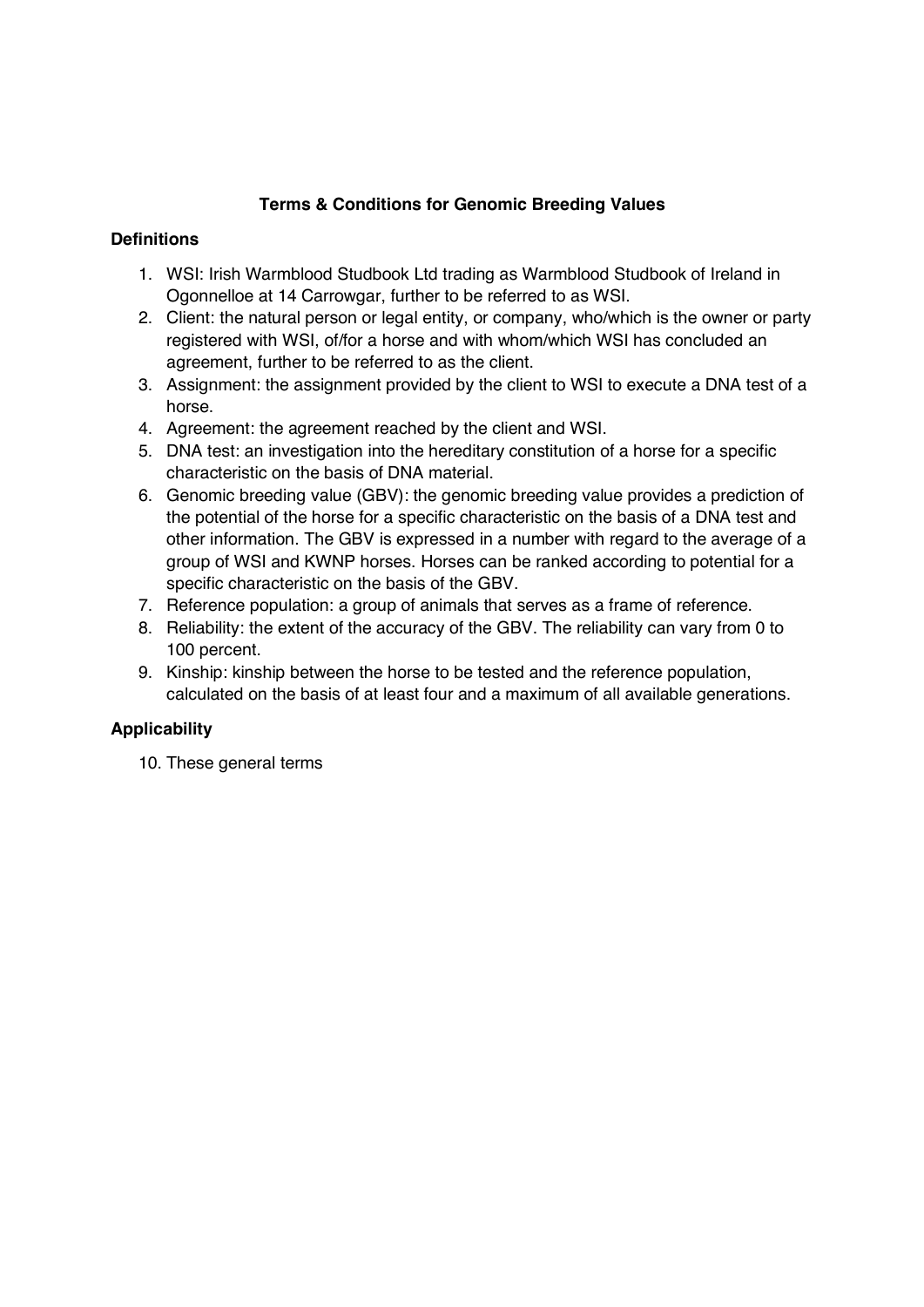### **Horses**

- 19. Horses must be sufficiently closely related to the reference population used in the analysis.
- 20. It is preferable if the parentage of the horses is verified, or can be verified based on the data available at KWPN; this is possible if one or both of the parents already have a verified genotype that is known by KWPN.
- 21. New verification of parentage is not a standard part of this assignment.
- 22. If the client requires new verification of parentage an additional assignment must be provided for this purpose.

### **DNA sample**

- 23. DNA samples will be collected in the form of hair (or blood) for the purpose of the calculation of the genomic breeding values on the basis of the DNA tests.
- 24. On request of the client, a DNA sample or genotype from the WSI or KWPN archive can be used, provided that this is held in stock. If this is not held in stock a hair sample will be taken by a WSI official or a veterinary surgeon. The client can personally provide a DNA sample to WSI, however this is exclusively with prior permission from WSI.
- 25. The DNA sample must meet the quality standards to be set out by KWPN.

#### **Risk**

- 26. WSI and KWPN endeavour to ensure that the completeness, accuracy and up-todateness of the data made available to the client are as great as possible. KWPN takes measures for this purpose with regard to the entering and processing of data and quality control of data and databases.
- 27. The client is aware of the fact that the genomic breeding value for a specific characteristic of the horse can be estimated as lower than the client had previously thought or expected, and the client knows that the value of the horse may decrease following this and the client accepts this risk.
- 28. The client knows that a prediction of the potential of an animal can in general contain estimation errors. Therefore, the reliability of the genomic breeding value is provided in addition to the genomic breeding value itself.
- 29. In the animal breeding sector, including horse breeding, reliabilities of (genomic) breeding values of 30% (useable) up to 80% (high) are normal and accepted.
- 30. It can occur in exceptional cases that no useable result can be acquired. In that case no result can be provided to the client. It will be decided in consultation with the client whether a new investigation will be conducted.

## **Ownership**

- 31. The material that is collected and saved for the purpose of a DNA test will be the property of the KWPN, the owner of the DNA test.
- 32. The data that are acquired and collected in the context of the DNA test is the property of and will be managed by the KWPN to advance the development of WSI and KWPN.
- 33. The client will receive, for personal use, the genomic breeding value and the accompanying reliability for a specific characteristic of the individual horse concerned.
- 34. The client provides permission to WSI and the KWPN to record the acquired data in the horse register and to use this data in accordance with the objective of WSI under its rules and regulations and the KWPN under its articles of association, including the use for breeding, journalistic, historical, statistical, informational, and scientific purposes.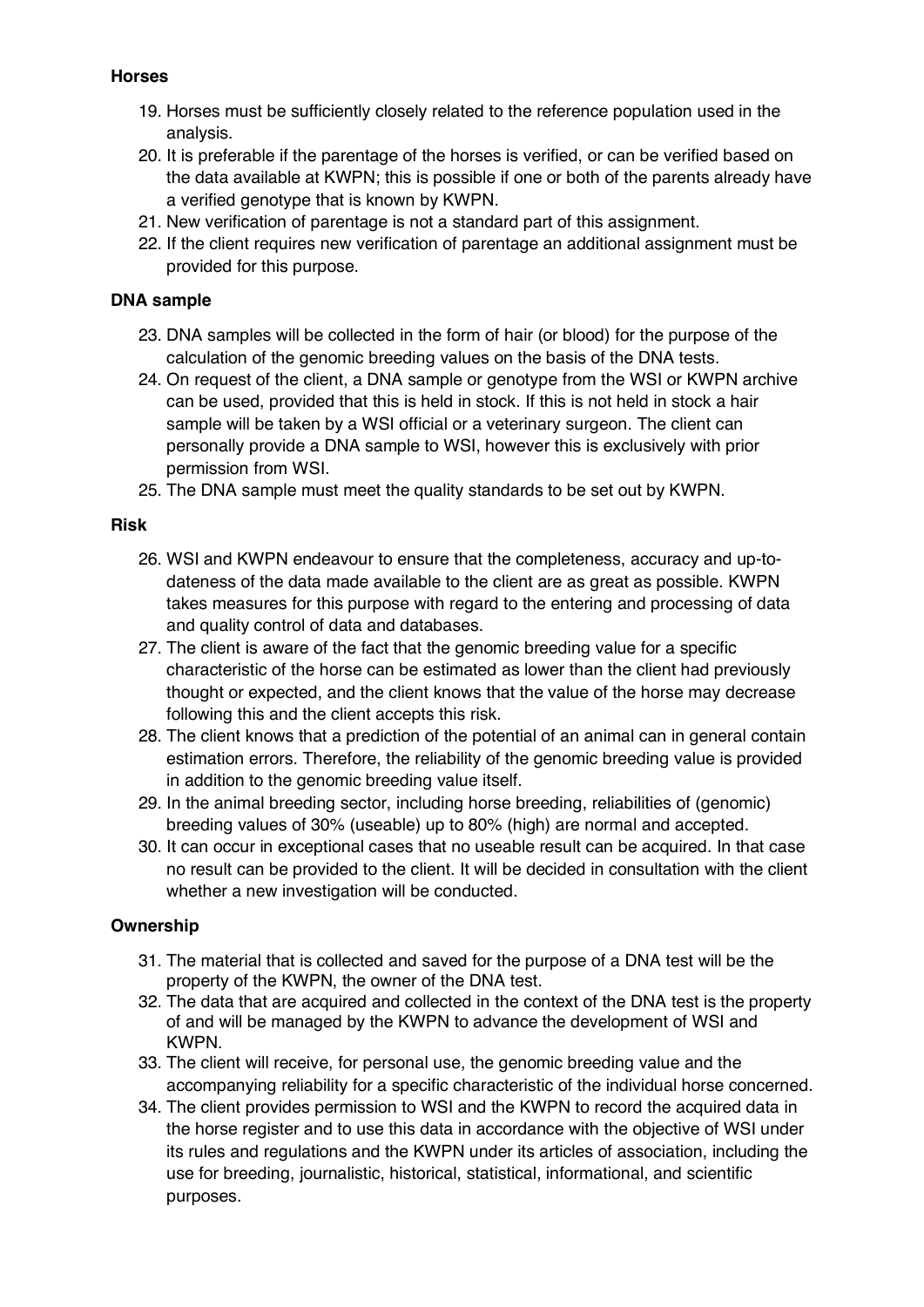- 35. The data that is recorded during the execution of the DNA test will remain linked to the individual horse. This data will be managed and used by WSI and the KWPN for various breeding purposes, including breeding value estimate(s) and selection of horses.
- 36. All intellectual property rights to all material, data and databases, or knowledge and methods under development, or developed, pursuant to this agreement or otherwise, are exclusively vested in the KWPN.

#### **Quality assurance**

- 37. The objective of the quality assurance is to establish whether the collected samples and data sufficiently meet the quality requirements so as to be recognised.
- 38. WSI and the KWPN have the option to inspect (have inspected) the parentage in the context of the quality assurance.
- 39. A new DNA sample must be collected if the collected DNA does not meet the quality requirements.
- 40. WSI and the KWPN engage expert laboratories.

#### **Publication**

- 41. It ensues from the objectives of WSI and the KWPN that for the purpose of and related to the breeding, all horse data with the accompanying personal and company data can be provided and published, unless determined otherwise. so that the breeders can use this information when choosing a<br>so that the pulling requirements.<br>WSI and the KWPN engage expert laboratories.<br>ation<br>It ensues from the objectives of WSI and the KWPN that for the purpose of a
- 42. The genomic breeding values of Approved and Recognised stallions will be published